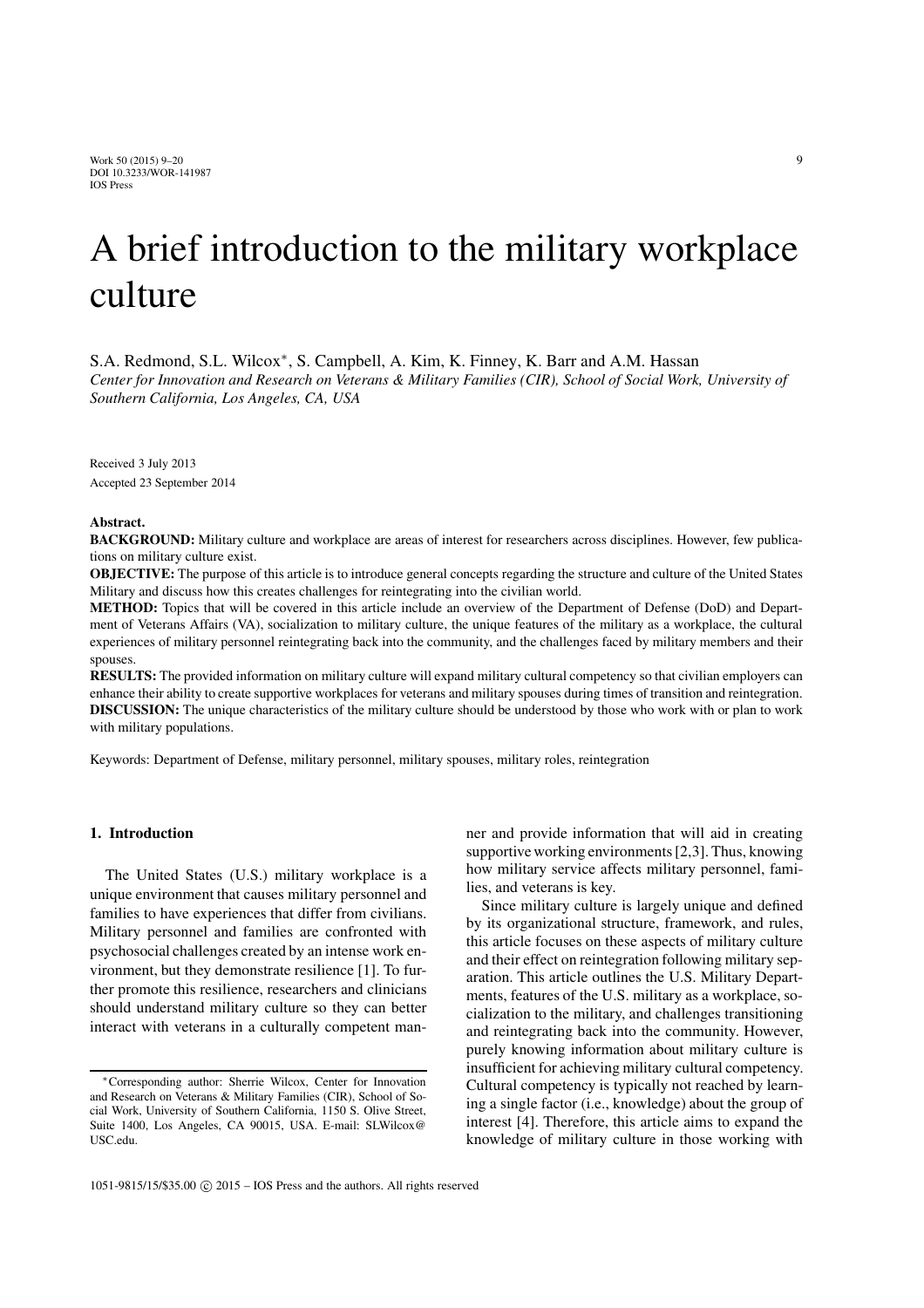military populations and bring them closer to achieving cultural competency.

# 2. Department of Defense, Military Departments, and Department of Veterans Affairs

## *2.1. Department of Defense (DoD)*

The DoD, with its Pentagon headquarters, is the organizing body in charge of the Military Departments and headed by the Secretary of Defense, who serves as the President's main advisor on defense policy [5, 6]. It is comprised of four major bodies, each with a different leader: (a) Chairman and Vice Chairman of the Joint Chiefs of Staff, (b) Unified Combatant Commands, (c) Office of the Secretary of Defense, and (d) Military Departments. Each Military Department's secretary is accountable to the Secretary of Defense and the Chairman of the Joint Chiefs of Staff is responsible for giving the intended commanders orders from the Secretary of Defense or President [5]. Thus, the DoD operates efficiently and cohesively by delegating tasks while still maintaining interconnectivity between its divisions.

#### *2.2. The Military Departments*

The Military Departments, which are part of the DoD, consist of five armed forces: Air Force, Army, Marine Corps, Navy, and Coast Guard (housed within the Department of Homeland Security, but assigned to the DoD during war/deployment). Each branch has active and reserve components with active duty military personnel serving full-time and reserve and guard members typically serving part-time. Due to differences in organization and purpose, each of the armed forces has its own subculture. Table 1 presents a description of the mission and core values of each branch, which has a different purpose, mission, and methods of engagement.

#### *2.3. Department of Veterans Affairs (VA)*

The VA, separate from the DoD, is a highly structured department focusing primarily on veterans. It consists of three main divisions: the Veterans Benefits Administration, providing every VA benefit (e.g., education, compensation, and guaranty for home loan); the Veterans Health Administration, responsible for services pertaining to health care; and the National Cemetery Administration, in charge of cemeteries, markers, headstones, as well as "Presidential Memorial Certificates" [7]. Those potentially eligible for VA benefits include: veterans, reservists, National Guard members, and those related to veterans, such as dependents or a "surviving spouse" [7]. However, to qualify, the military member must demonstrate continuous service for either 24 months or the complete amount of time ordered for active duty individuals. Veterans cannot have a dishonorable separation, and National Guard or reserve members must not have been active duty as a result of training purposes alone [8]. Exceptions allow those injured during active duty service to obtain benefits. However, not all who served will receive benefits and veterans must prove an injury is service related to receive benefits.

# 3. Characteristics of the military workplace: Diversity in experiences serving

Both the characteristics of the individual and the military structure itself contribute to military culture. Culture is a product of the social environment and includes a shared sense of values, norms, ideas, symbols, and meanings [9]. It distinguishes groups of people from another and people within cultures often share common ways of seeing the world [9]. However, every person's culture is comprised of a fusion between his or her different boundaries, such as professional, organizational, and national, and this cultural mixing appears in the social identity [10]. Furthermore, culture is ever evolving with different ways of being analyzed [9]. Differentiation perspective focuses on the subcultures within the group, fragmentation perspective stresses the contradictory and ambiguous nature of culture, and integration perspective focuses on the larger cultural themes in collectivistic compared to individualistic manner [9].

Military culture literature often focuses on integration perspective [11]. This perspective provides a framework for understanding how the military uses organization and training to minimize individual differences. However, personal differences remain between enlistees, as jobs and experiences are impacted by gender, sexual orientation, social class, race and ethnicity, and age [12]. This article discusses major themes in military culture, but also in line with differentiation perspective, examines specific military cultural subgroups, including guardsmen, reservists, military spouses, and wounded warriors.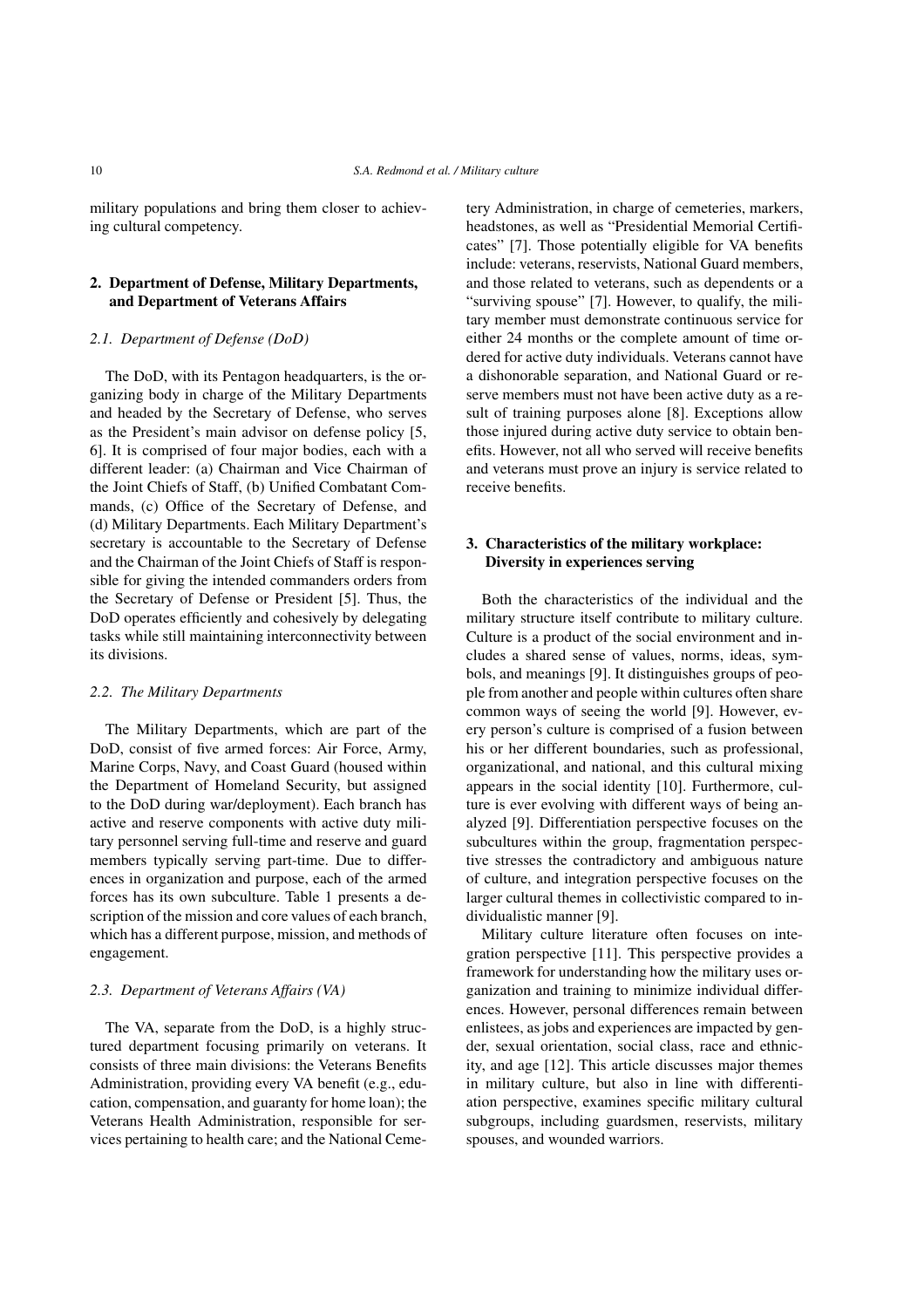#### *S.A. Redmond et al. / Military culture* 11

| Overview of military departments |                    |                 |                                                                                                                                                                                                       |                                                                                          |  |  |  |  |
|----------------------------------|--------------------|-----------------|-------------------------------------------------------------------------------------------------------------------------------------------------------------------------------------------------------|------------------------------------------------------------------------------------------|--|--|--|--|
| <b>Branch</b>                    | Founded            | Service members | Mission                                                                                                                                                                                               | Core values                                                                              |  |  |  |  |
| Army                             | June 14, 1775      | Soldiers        | Fight and win our Nation's war by pro-<br>viding prompt, sustained land domi-<br>nance across the full range of military<br>operations and spectrum of conflict in<br>support of combatant commanders | Loyalty, duty, respect, selfless ser-<br>vice, honor, integrity, and personal<br>courage |  |  |  |  |
| Air Force                        | September 18, 1947 | Airmen          | Fly, fight, and win in air, space, and<br>cyberspace                                                                                                                                                  | Integrity first, service before self,<br>and excellence in all we do                     |  |  |  |  |
| <b>Navy</b>                      | October 13, 1775   | <b>Sailors</b>  | Maintain, train and equip combat-<br>ready Naval forces capable of winning<br>wars, deterring aggression and main-<br>taining freedom of the seas                                                     | Honor, courage, and commitment                                                           |  |  |  |  |
| Marine Corps                     | November 10, 1775  | Marines         | Train, organize, and equip Marines<br>for offensive amphibious employment<br>and as a force in readiness                                                                                              | Honor, courage, and commitment                                                           |  |  |  |  |
| <b>Coast Guard</b>               | August 4, 1790     | Coast Guardsmen | Safeguard the Nation's maritime inter-<br>ests                                                                                                                                                        | Honor, respect, and devotion to<br>duty                                                  |  |  |  |  |

| Table 1                          |
|----------------------------------|
| Overview of military departments |

#### *3.1. Military roles and occupations*

Service members' experiences in the military will differ as a result of their career, assigned to them based upon their aptitude/skills and interests. The military is essentially a fully functioning community with doctors, bus drivers, police officers, and cooks, among others, so individuals have a variety of occupational opportunities available to them, many of which have an equivalent in the civilian workplace. However, unlike civilian personnel, the military's principal occupation is war fighting, but individuals differ on the level to which they are involved in direct combat. The large majority of personnel have careers focused on supporting the greater mission and thus, support those preparing, serving, and returning from combat. Determining an individual's job in the military is fairly straightforward, as each military branch has its own system for identifying specific careers.

## *3.2. Status of service: Active duty and reserve*

Individuals' military service is affected by whether they serve as active duty or reserve. Active duty service members focus on their military occupational duties full-time, receive many benefits (e.g., health, childcare, and housing) from the military and have the option of living on military instillations. Reserve members have fewer benefits and cannot live on their military installation, even though they may be called to active duty. Reserve members face unique occupational difficulties as reserve members juggle both military and civilian occupations, where active duty service members focus solely on military occupational duties.

The reserve component is comprised of (a) Ready Reserve, (b) Standby Reserve, and (c) Retired Reserve. Those serving in the reserve may be typical part-time paid reservists, active guard and reserve members, or trained individuals participating in the active component part-time. Also part of the reserve are Individual Ready Reserve (IRR) personnel and inactive National Guard (ING) personnel who have completed their military contract, but have inactive time left during which they are not actively serving but can be called back to duty. In addition, individuals not qualified for IRR due to hardship (e.g., physical disability, substance dependence) or those holding a civilian job more important to national security than their former military job also are part of the reserve. Finally, the Retired Reserve, the largest of the Reserve Components, has over 2 million members who are former military personnel under age 60 and have retired from the military and receive retired pay.

#### *3.3. Demographics*

In terms of individual characteristics, the military is primarily a young, Caucasian, male force, reflected in the following statistics [13,14]. Active duty and reserve members are on average 28.6 and 32.1 years of age, respectively. Identifying as a racial minority is observed for less than one third of active duty members and nearly 25% of reserve members called to deploy. The active duty and reserve forces are 85.5% and 82% men, respectively, and approximately 50% of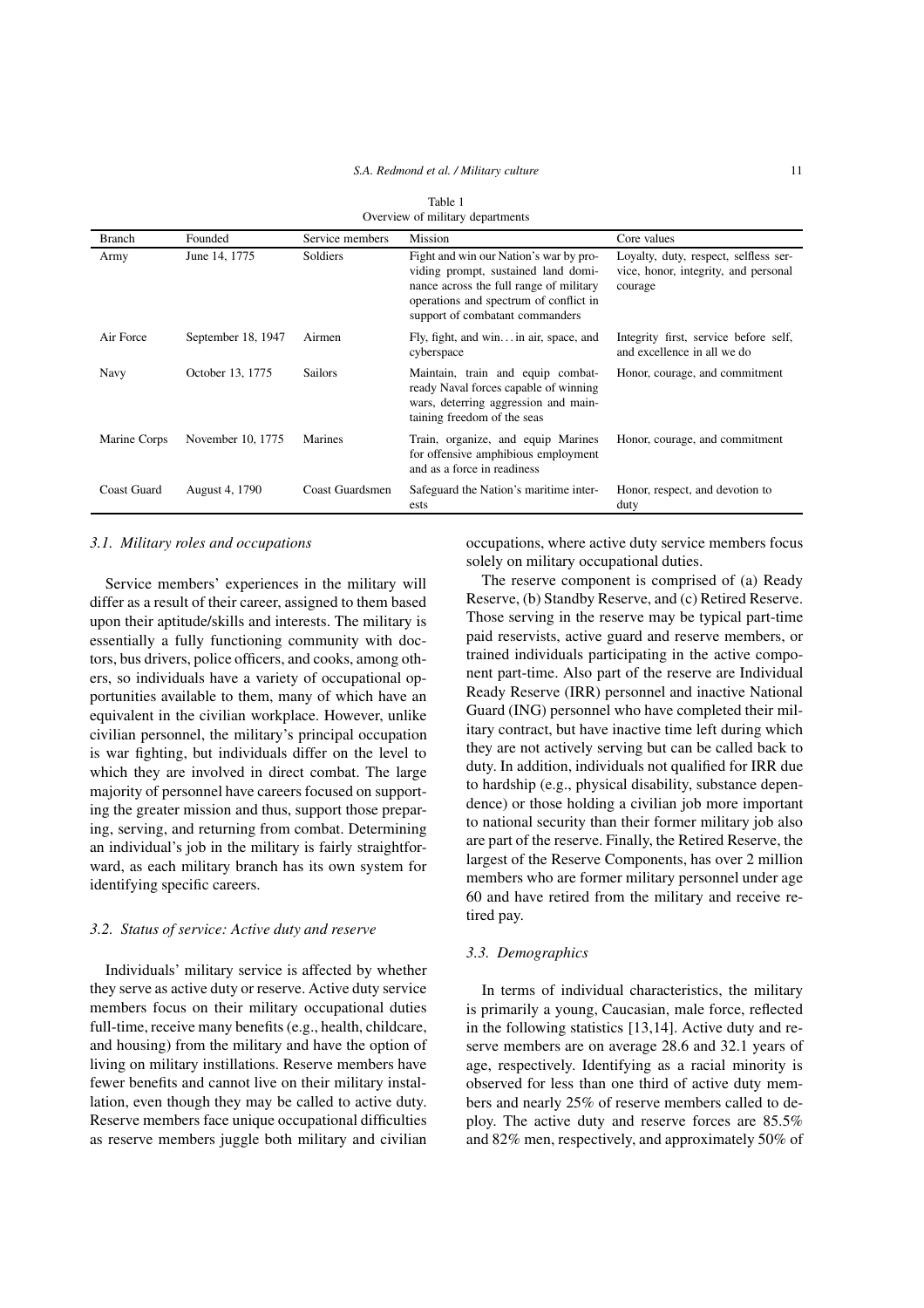#### 12 *S.A. Redmond et al. / Military culture*

| Pay grade            | Army                        | Navy                      | Marine Corps                          | Air Force                    | Coast Guard               |  |  |
|----------------------|-----------------------------|---------------------------|---------------------------------------|------------------------------|---------------------------|--|--|
| Commissioned Officer |                             |                           |                                       |                              |                           |  |  |
| O10                  | General                     | Admiral                   | General                               | General                      | Admiral                   |  |  |
| O <sub>9</sub>       | Lieutenant General          | Vice Admiral              | Lieutenant General                    | Lieutenant General           | Vice Admiral              |  |  |
| O <sub>8</sub>       | Major General               | Rear Admiral              | Major General                         | Major General                | Rear Admiral              |  |  |
|                      |                             | (Upper)                   |                                       |                              | (Upper)                   |  |  |
| O7                   | <b>Brigadier General</b>    | Read Admiral              | <b>Brigadier General</b>              | Brigadier General            | Read Admiral              |  |  |
|                      |                             | (Lower)                   |                                       |                              | (Lower)                   |  |  |
| O <sub>6</sub>       | Colonel                     | Captain                   | Colonel                               | Colonel                      | Captain                   |  |  |
| O <sub>5</sub>       | <b>Lieutenant Colonel</b>   | Commander                 | Lieutenant Colonel                    | Lieutenant Colonel           | Commander                 |  |  |
| O <sub>4</sub>       | Major                       | Lieutenant<br>Commander   | Major                                 | Major                        | Lieutenant<br>Commander   |  |  |
| O <sub>3</sub>       | Captain                     | Lieutenant                | Captain                               | Captain                      | Lieutenant                |  |  |
| O <sub>2</sub>       | <b>First Lieutenant</b>     | Lieutenant Junior         | <b>First Lieutenant</b>               | <b>First Lieutenant</b>      | Lieutenant Junior         |  |  |
|                      |                             | Grade                     |                                       |                              | Grade                     |  |  |
| O <sub>1</sub>       | Second Lieutenant           | Ensign                    | Second Lieutenant                     | Second Lieutenant            | Ensign                    |  |  |
| Warrant Officer      |                             |                           |                                       |                              |                           |  |  |
| W5                   | Chief Warrant Officer       | Chief Warrant Officer     | Chief Warrant Officer                 |                              |                           |  |  |
|                      | 5                           | 5.                        | 5                                     |                              |                           |  |  |
| W4                   | Chief Warrant Officer       | Chief Warrant Officer     | Chief Warrant Officer                 |                              | Chief Warrant Officer     |  |  |
|                      | 4                           | 4                         | 4                                     |                              | 4                         |  |  |
| W3                   | Chief Warrant Officer       | Chief Warrant Officer     | Chief Warrant Officer                 | $\qquad \qquad -$            | Chief Warrant Officer     |  |  |
|                      | 3                           | 3                         | 3                                     |                              | 3                         |  |  |
| W <sub>2</sub>       | Chief Warrant Officer       | Chief Warrant Officer     | Chief Warrant Officer                 |                              | Chief Warrant Officer     |  |  |
|                      | 2                           | 2                         | 2                                     |                              | 2                         |  |  |
| W1                   | Warrant Officer             | $\overline{\phantom{0}}$  | Warrant Officer                       |                              |                           |  |  |
| Enlisted             |                             |                           |                                       |                              |                           |  |  |
| E <sub>9</sub>       | Sergeant Major OR           | <b>Master Chief Petty</b> | Sergeant Major OR                     | <b>Chief Master Sergeant</b> | <b>Master Chief Petty</b> |  |  |
|                      | Command Sergeant            | Officer                   | <b>Master Gunnery</b>                 | <b>OR</b>                    | Officer OR Fleet/         |  |  |
|                      | Major                       | Chief Petty Officer       | Sergeant                              | <b>First Sergeant</b>        | <b>Command Master</b>     |  |  |
|                      |                             |                           |                                       |                              | Chief Petty Officer       |  |  |
| E8                   | First Sergeant OR           | Senior Chief Petty        | First Sergeant OR                     | Senior Master                | Senior Chief Petty        |  |  |
|                      | <b>Master Sergeant</b>      | Officer                   | Master Sergeant                       | Sergeant OR First            | Officer                   |  |  |
|                      |                             |                           |                                       | Sergeant                     |                           |  |  |
| E7                   | <b>Sergeant First Class</b> | Chief Petty Officer       | <b>Gunnery Sergeant</b>               | Master Sergeant OR           | Chief Petty Officer       |  |  |
|                      |                             |                           |                                       | <b>First Sergeant</b>        |                           |  |  |
| E6                   | <b>Staff Sergeant</b>       | Petty Officer First       | <b>Staff Sergeant</b>                 | <b>Technical Sergeant</b>    | Petty Officer First       |  |  |
|                      |                             | Class                     |                                       |                              | Class                     |  |  |
| E5                   | Sergeant                    | Petty Officer Second      | Sergeant                              | <b>Staff Sergeant</b>        | Petty Officer Second      |  |  |
|                      |                             | Class                     |                                       |                              | Class                     |  |  |
| E4                   | Corporal OR Special-        | Petty Officer Third       | Corporal                              | Senior Airman                | Petty Officer Third       |  |  |
|                      | ist                         | Class                     |                                       |                              | Class                     |  |  |
| E <sub>3</sub><br>E2 | <b>Private First Class</b>  | Seaman                    | Lance Corporal<br>Private First Class | <b>Airman First Class</b>    | Seaman                    |  |  |
|                      | Private Second Class        | Seaman Apprentice         |                                       | Airman                       | Seaman Apprentice         |  |  |
| E1                   | Private                     | Seaman Recruit            | Private                               | Airman Basic                 | Seaman Recruit            |  |  |

Table 2 Ranks and pay grades across military branches

Note: The Navy does not use grade W1, the Coast Guard does not use grades W1 or W5, and the Air Force does not have Warrant Officers [13, 14].

both active duty and reserve members are married [13]. These numbers highlight ethnic minorities' and females' unique experiences in the military as underrepresented personnel.

# *3.4. Appeal of joining the military and service obligation*

Service members show diversity in their reasons for enlisting, which impacts how they view service. DoD Youth Polls' data revealed seven themes related to enlisting: fidelity, risk, family, benefits, dignity, challenge, and adventure [15]. Fidelity and dignity emerged as two leading themes [15] and not surprisingly the number of individuals enlisting increased after the September 11, 2001 terrorist attacks [16]. Furthermore, another study [17] identified the following four themes for enlisting: institutional (desire to serve your country, patriotism, and desire for adventure/challenge); future-oriented (desire for a military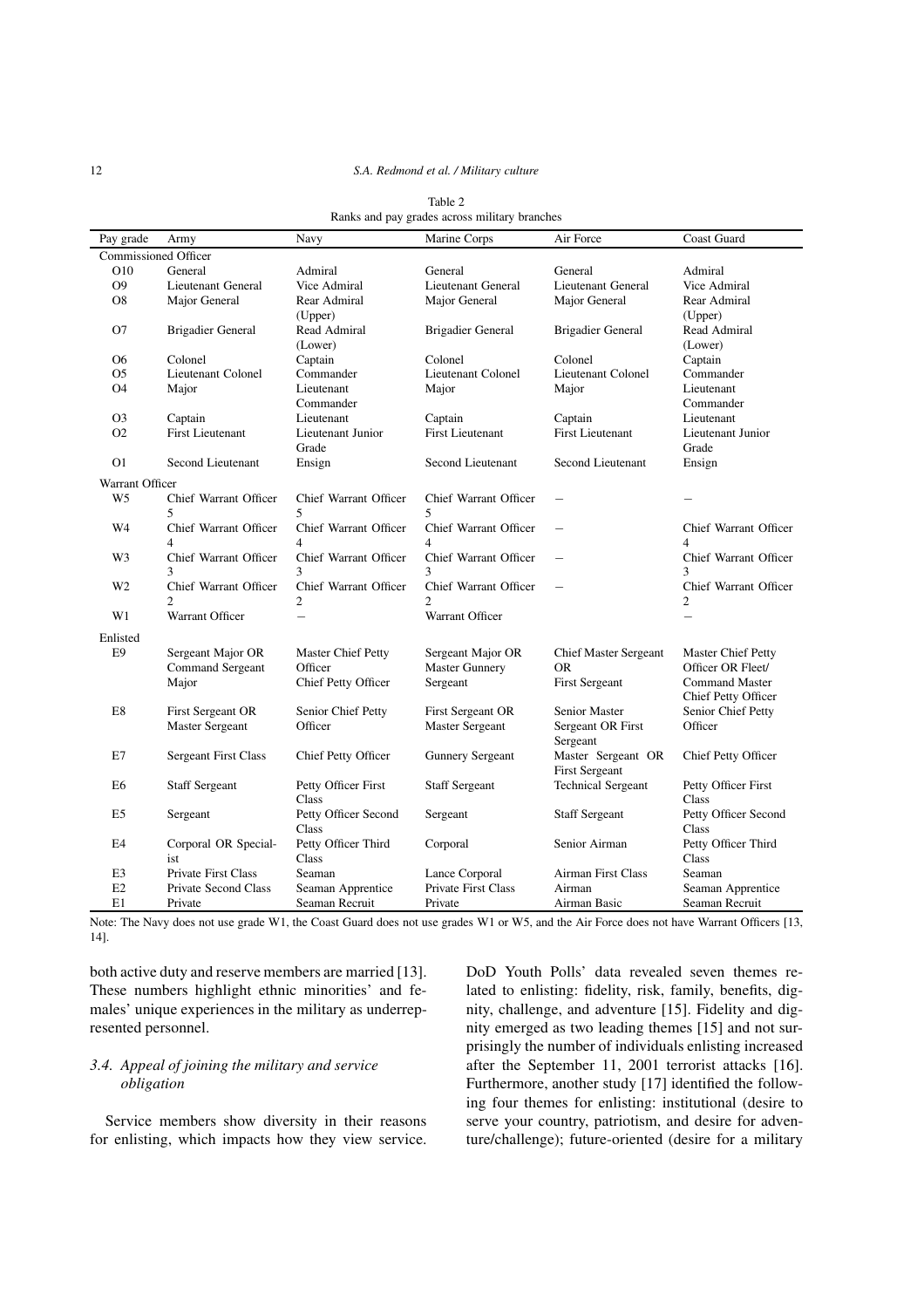career and money for college); occupational (desire to support one's family, best available option); and pecuniary (ability to repay college loans and receive an enlistment bonus). Those serving for institutional values are more likely to choose the military as a career and believe in service to their country, whereas material incentives are a stronger motivator for others [15,17,18].

Regardless of their reason for joining, individuals sign a lengthy contract specifying their terms of service. The Military Service Obligation requires enlistees to serve a total of at least eight years, unless discharged sooner, for an initial enlistment [19], typically translating into four years active duty and four years in the reserve component for active duty members. However, active duty service is often extended, particularly for those choosing the military as a career.

## *3.5. Military ranks: Officer and enlisted*

Service members differ on whether they choose to enlist or accept commission as an officer. Typically, commissioning requires minimally a bachelor's degree, whereas enlistees normally have only a high school diploma or equivalent. On average there is one officer per five enlistees [13]. One's specific duties vary due to their military designation with different expectations for commissioned officers, enlisted and senior enlisted personnel (E-5 and higher; see Table 2) known as non-commissioned officers, and warrant officers (former enlisted members).

# *3.6. Military laws, regulations, and chain of command*

One of the more unique features of the military is that military personnel and their family members are bound by military laws, regulations, traditions, norms, and values that differ from civilians. The Uniform Code of Military Justice (UCMJ) outlines military specific laws intended to maintain the requisite level of good order and discipline, conceptualized as the chain of command, which categorizes military service. Good order refers to the rules and laws required to maintain a society that most people are familiar with, while the discipline aspect gives one service member authority over another. Simply put, the chain of command is the hierarchical structure of seniors and subordinates. Senior military personnel must issue lawful orders that junior military personnel must execute. While the concept of senior and subordinate is not unique to the military, authorities granted by law are. For this reason, military personnel must follow lawful orders and directives or violate the law and in doing so commit a criminal act.

However, an important consideration in such orders is the human element, which reflects elements of trust and confidence. The trust and confidence subordinates have for a leader is key for leader legitimacy [20–22]. A subordinate must trust the lawfulness of orders received, support the mission, and be confident that the risk and sacrifice to accomplish the mission is necessary. Likewise a senior must trust their orders will be performed and be confident that all actions will be conducted in a way that keeps good order and discipline. The structure of seniors and subordinates forms a chain with each individual linked to one another. When trust and confidence is weak or broken, the chain is broken to the detriment of good order and discipline.

Both ceremonial acts of discipline, such as shoe shinning, salutes, uniforms, as well as functional discipline where service members follow rules and orders of commanders are deeply embedded within the military culture [9]. Seniority within the military requires obedience and subordinance, with the superior individual responsible for the performance and personal wellbeing of their subordinates. This concept is unique and essential for combat operations.

## *3.7. Military ranks and grades*

With great importance placed on the chain of command, the military has a hierarchal rank/grade system (consisting of a letter and number) that indicates position, pay, and authority in the military. Each branch names the various grades differently, and this name indicates the rank (e.g., Sergeant, Staff Sergeant, Captain). This hierarchal system is key to many military cultural aspects and determines who is in charge; even those possessing the same rank/grade have a scaled order. Each ranking encompasses unique expectations, as the military is a coercive hierarchy with elaborate rules, power classification, regulations, and a vertically steep grade [9]. Table 2 presents the ranks and grades across military branches.

## *3.8. Differences in culture*

As differentiation perspective illustrates, large differences exist among service members. Those whose military and personal lives greatly overlap are likely to highly prioritize the military mission and values, remaining very much institutionally oriented [9,23].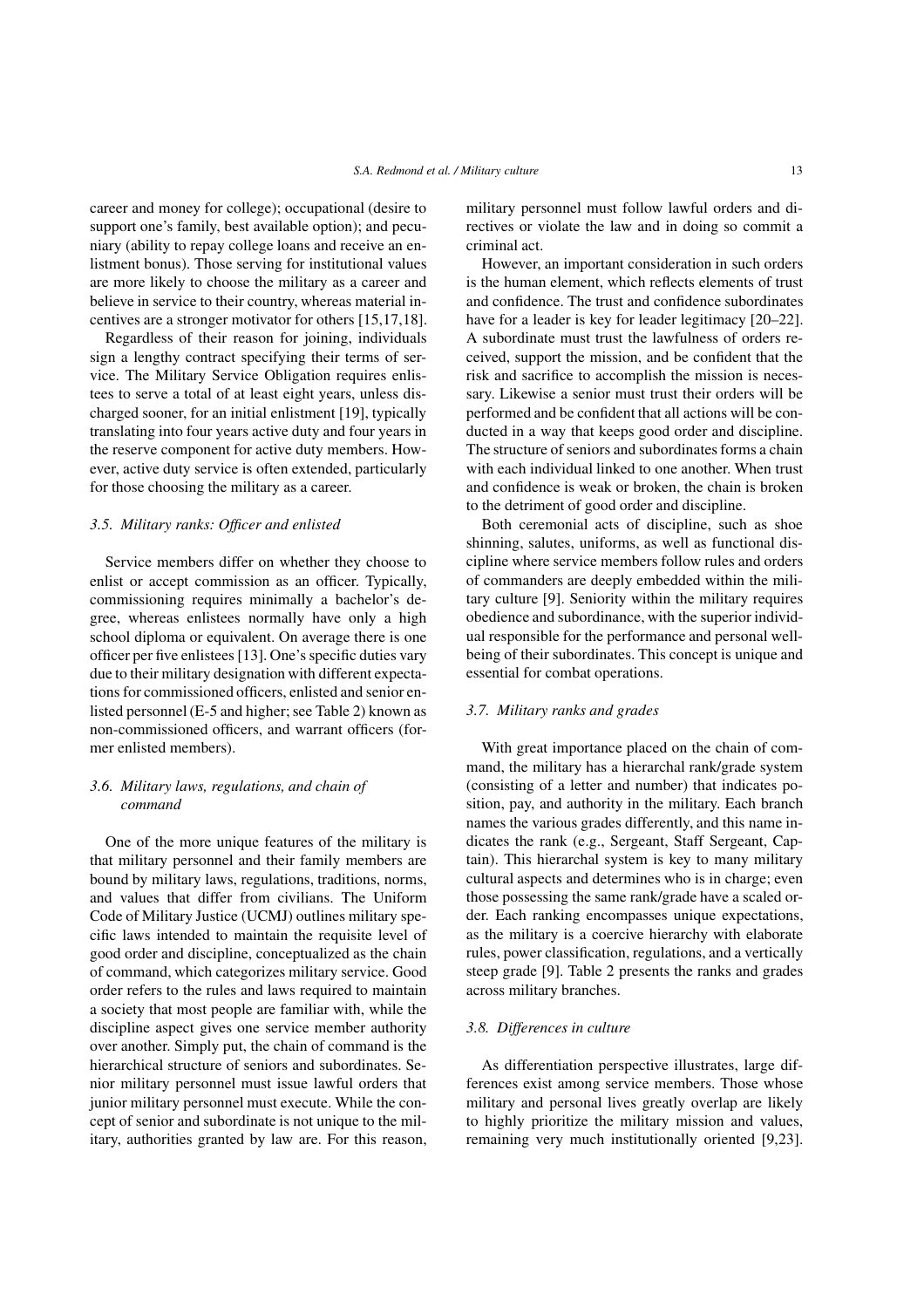However, those seeing the military as a means-to-anend likely remain oriented to their occupation and focus attention outside the military. While military culture itself is more institutionally oriented, certain military subgroups, including guardsmen, reservists and officers, may tend to be occupationally oriented with members oriented toward civilian careers. Furthermore, cultural dynamics can alter during times of war and peace. During peacetime the military focuses on training and maintenance and boredom is rife, but during wartime the focus is on courage, fear, control, and us vs. them mentality with collective, strong, and cohesive culture being important [9,23].

# 4. The military workplace and uniformity between service members' experiences

#### *4.1. Basic training*

While all cultures integrate individuals, the military in particular needs a collective, strong and cohesive culture, allowing it to operate functionally during crises. Some service members join the military already identifying with the culture, whereas others develop such an identity following military socialization [9,23]. Therefore, the military socializes new recruits through exhaustive military training known as basic training or boot camp, which is known as a degrading process, where leaders deconstruct the recruits' civilian status and give them a new identity. The recruits go through a harsh, humiliating, and physically and emotionally exhausting process [9,22,23]. They are exposed to their new norms, language, codes, and identity. Also, group formation is accomplished by cutting hair, common dress, suffering, eating, exercising and bunking together, as well as isolation from friends and family since compliance is needed in the military. Leaders emphasize that only the elite make it and encourage recruits to learn to control their emotions. After this training, recruits show greater commitment to the military [9].

## *4.2. Warrior ethos*

Another unifying aspect of military culture is the warrior ethos, a mindset and group of values that all U.S. armed forces aim to instill in their members. The warrior ethos emphasizes placing the mission above all else, not accepting defeat, not ever quitting, and not ever leaving behind another American [24]. Until 2003, the warrior ethos was an unspoken norm, but in 2003 the Army turned this norm into a codified statement [24]. Although each branch has a unique creed and set of values (e.g., loyalty, commitment, and honor), all branches in the military subscribe to the warrior ethos, even if it is not specifically codified within their branch. Subscribing to the warrior ethos helps set expectations of what it means to be a warrior [25]. Furthermore, instilling this mindset in all service members is crucial for maintaining a highly effective and committed force by encouraging individuals to think and behave in ways that show perseverance; responsibility for others; motivation by a higher calling; and ability to set priorities, make tradeoffs, adapt, and accept dependence on others [25].

#### *4.3. Military organization, structure, and culture*

Military culture and values extend well beyond the warrior ethos and service members are somewhat isolated from the larger U.S. society [9,23]. The military tries to create uniformity by emphasizing core values that become an integral part of military culture and experience, and service members possess shared experiences, values, languages, and symbols [9,23]. The codes of conduct in the military are the same for every member and expected to be upheld and personal growth happens in an environment that is extremely structured [12]. Nonstop training and selfimprovement, engagement civically and in the community, health, and personal responsibility are all stressed by the military [12]. Obedience, discipline, self-sacrifice, trust, and courage are also identified as key military values [26–29], which demonstrates the importance of looking out for the team's wellbeing above that of the individual [26].

The normative ways of thinking and acting according to military culture become ingrained for active duty members who work and reside on post since those around them are also part of the military [18,26]. Also, due to the military's mission and contracts, service members are subject to different workplace regulations than their civilian counterparts; for example, 24-hour a day and 7-day a week call, vacation time can be issued and/or canceled by their commander based on mission needs, and they can be asked to deploy abroad with short notice [9].

However, Howard (2006) argues that reserve forces make up a subculture somewhat different from active duty military culture because they usually work and reside away from bases [26]. Low proportions of U.S.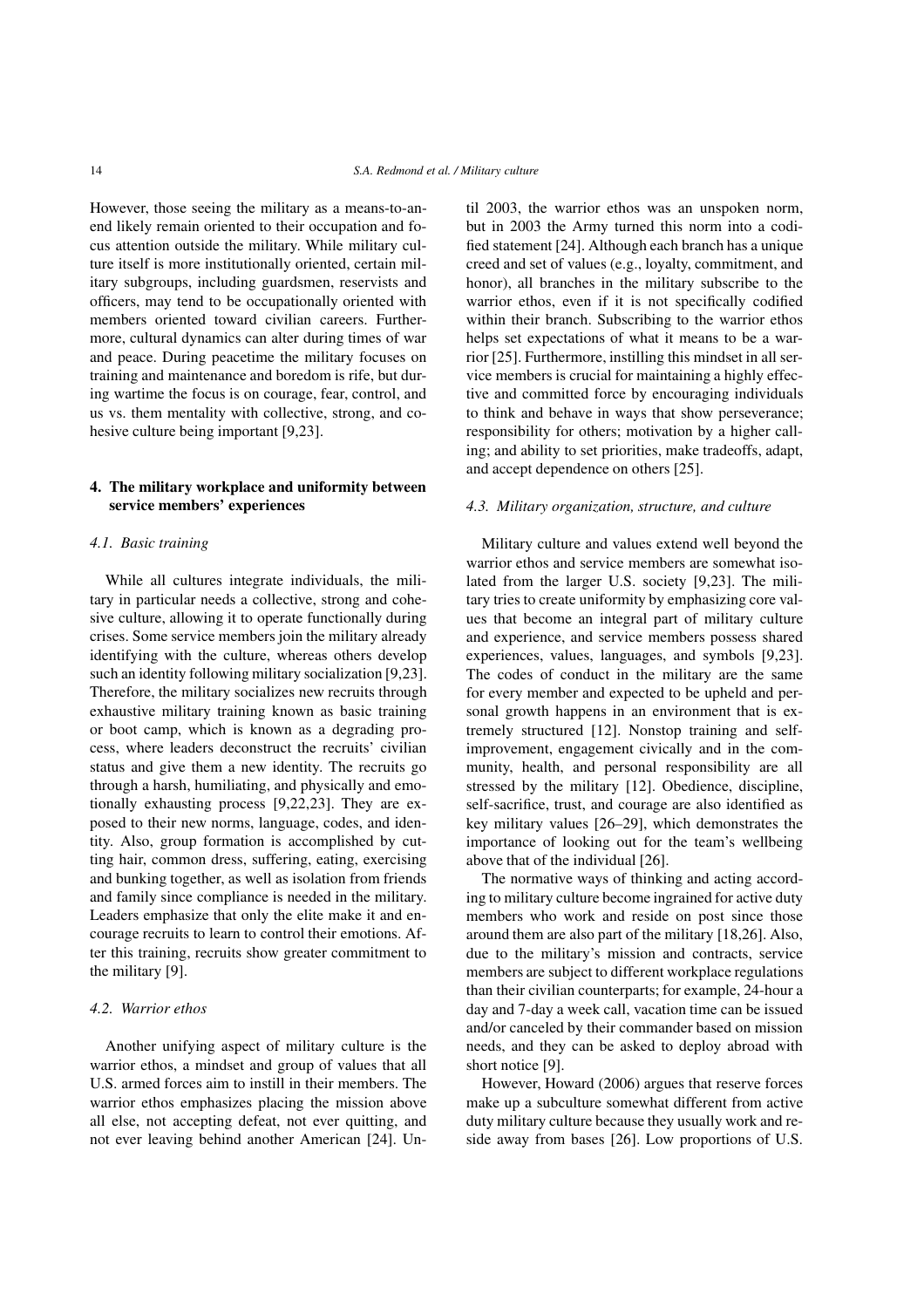citizens have served in the latest conflicts [26,30] and in the same conflicts, more reservists have served and are relaying on civilian communities for support. This exemplifies the challenges individuals face while participating in both civilian and military culture that emphasize different values.

## 5. Military culture and the spouse

The influence of military culture also profoundly impacts military spouses as they become unified within the military context. A military spouse hierarchy often forms based upon the rank of the serving spouse, but some spouses have expressed a desire to be assessed by their personal attributes rather than by their service member's rank, which they perceived as stigmatizing, and other studies have found disapproval of the non-military spouse acting as if the service member's rank is their own rank [31,32]. However, in reality, privileges are given to higher ranking military families, such as enhanced housing facilities [32].

Spousal categorization can either create a sense of community and support for military spouses or it can act as a barrier [32]. Even though first-term military wives benefit emotionally from mentor type relationships with older or more experienced military wives only a minority of first-term wives report such relationships [33]. Military wives are inclined to befriend other military wives whose husbands are similar in ranking to their husband's rank and as differences in rank between military husbands become greater, friendships become less likely to form [33]. It is possible that higher-ranking military wives often think it is too timeconsuming or burdensome to teach a newer military wife about military culture, so they choose to interact with similarly ranked wives. This is consistent with Kurzban and Leary's [34] theory that those belonging to a social species have the critical adaptive issue of deciding to interact with others who probably produce benefits, while staying away from individuals that may prove costly [34].

A husband's ranking may also come with certain social responsibilities for his wife pertaining to military social functions. For example, a military commander unable to attend an event or function, may send his wife on his behalf to show his support and she will receive the respect consistent with his rank [32]. Furthermore, certain activities among military wives are expected based on spousal ranking. For instance, the wife of a battalion commander did not insist that the wives of battalion officers have regular get-togethers and was criticized by a higher ranked brigade commander wife who learned of the issue from a junior wife [32].

Military service also leaves military spouses disproportionately responsible for family demands, especially during deployment. Reservist spouses indicated having to assume their spouse's role while they are away and make decisions related to the family and maintenance of the household [35]. Spouses wonder about the reservists' reaction to their choices, as well as questioning what the choice of the reservist would have been and indicate difficulty assuming added responsibilities and roles [35,36], such as taking care of pets and children by oneself instead of jointly.

## 6. Deployment and reintegration

The most unique features of the military include deploying to locations around the world and being exposed to combat. Returning from combat and deployment often involves transitioning back to the home environment, and in some cases back to the civilian environment, known as reintegration. Reintegration is challenging for some military personnel [37,38], while others return home and experience minimal difficulty [39, 40]. The latter group of individuals may experience some circadian dysrhythmia (e.g., jet lag, which interferes with the sleep cycle) as well as mild environmental disorientation, often due to a change in geographical location. However, other military personnel face much more serious issues upon returning home and some present with debilitating medical and mental health problems requiring treatment [37,38].

Despite the drastic differences in symptom severity, there is no checklist to identify who will have difficulty with reintegration and who will not. However, military personnel with mental health issues prior to deployment will likely return with that same illness and possibly with more severe symptoms, which may become treatment-resistant [38,41–43]. Three prevailing mental health issues include depression (14% which rises to 27% after the third deployment), posttraumatic stress disorder (PTSD;14%), and suicide risk, with veteran males twice as likely to die by suicide compared to civilian counterparts [12]. Traumatic brain injury (TBI) was also found to be fairly common (19%) [12]. Furthermore, sexual assault was reported by 6.8% of women and 1.8% of men (lower than the estimated actual rate of 20–30% and 2–4%, respectively) [12]. This comes with considerable implications for emo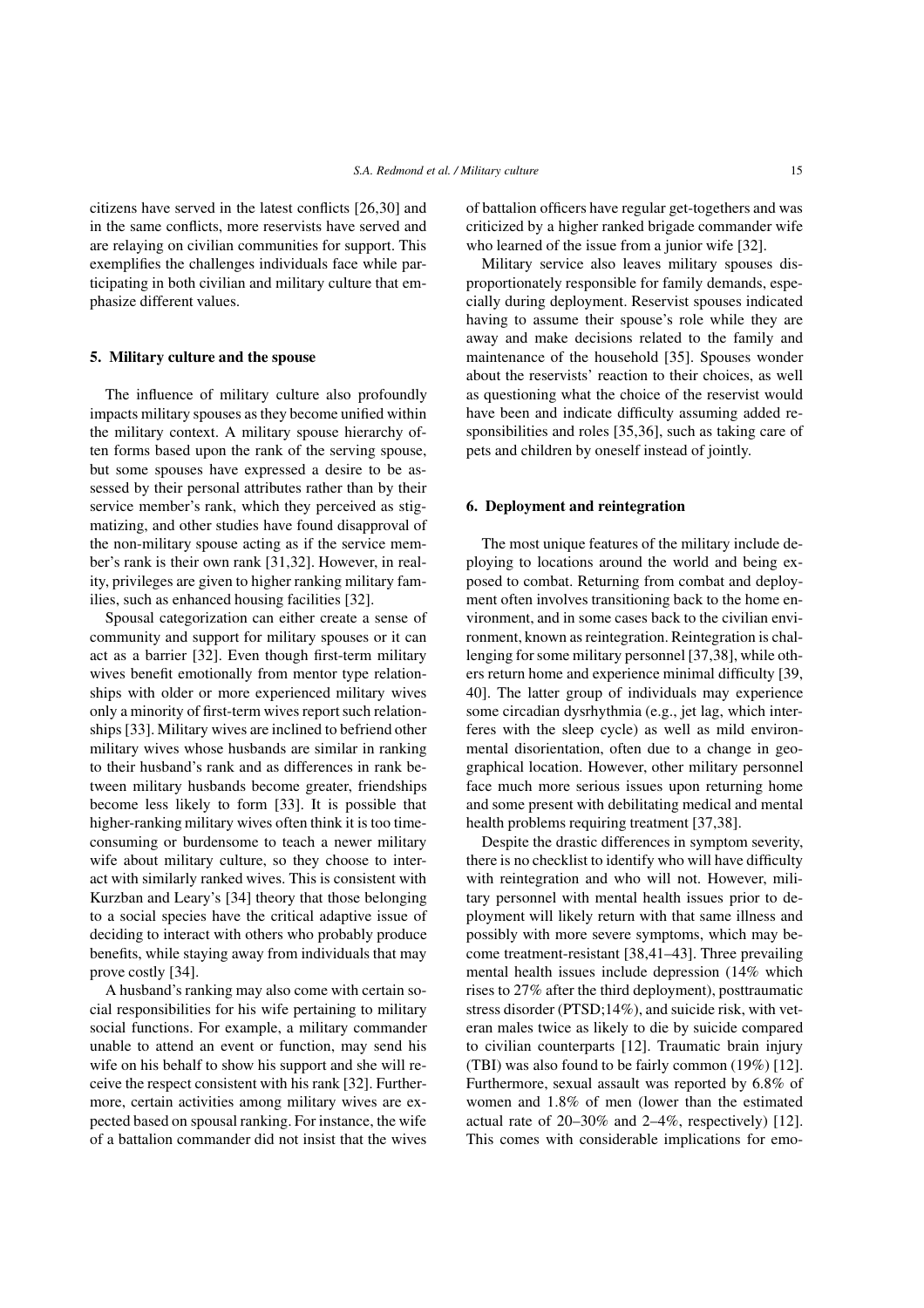tional wellbeing given that sexual assault carries, at minimum, an equivalent risk for PTSD as exposure to combat carries [12].

Service members' mental health challenges cause great distress for the service member and his or her partner. In more than 70% of couples where the veteran had PTSD, significant relationship distress was reported, while for couples without PTSD just around 30% indicated distress [44,45]. This is not surprising due to the emotional numbing associated with PTSD that causes emotional withdrawal, less positive engagement, decreased ability to communicate in a validating and effective way, and less intimacy [46]. Furthermore, in an attempt to deal with their experience, veterans may develop attachment that is anxious or avoidant (insecure attachment styles in which one may either overly seek or push away their partner) in response to war trauma [47]. During reintegration, these individuals focus on their safety instead of resuming the relationship in a healthy way, so unhealthy couple interactions, such as one partner being demanding and the other partner withdrawing, might occur [47]. Intimacy issues in couples may also arise due to mental health issues and sexual functioning changes [68]. Problems pertaining to sexual relationships, expression, or the response system have been noted in 60% of individuals with TBI [48,62]. Thus, service members' mental health problems develop into couples' problems.

Research suggests early intervention correlates with positive outcomes and recovery [39,49,50], but seeking treatment may be easier for some service members than others. Once reserve and National Guard personnel are no longer on active orders, access to the same services available to active duty members decreases and their families bear the burden of helping them receive services [36,39,40,50–52]. Thus, changes in benefits put reserve and National Guard personnel at higher risk for more significant reintegration challenges [36,50,52].

#### 7. Implications for the workplace

As they exit the military and reintegrate to civilian life, finding employment is a top priority for many veterans. However, frequent moves decrease veterans' opportunities to form and capitalize upon professional relationships or social networking to gain employment [53]. Additionally, veterans often need assistance creating a civilian friendly resume and verbally translating their military service into civilian language [53]. However, because many veterans have little, if any, experience with the civilian workforce, they often underutilize the vast array of transition and employment services available to them [53].

# *7.1. Special considerations for reserve & national guard personnel*

Having fewer available services than active duty members and unique work challenges exacerbates the employment difficulties of reserve and National Guard members. Military service can impede gaining and maintaining civilian employment as reserve and National Guard members may experience conflicting military and civilian employment demands. For example, reservist and guardsmen's civilian employment may be disrupted by mandatory monthly trainings and possible 6–18 month deployments, with employment separation and disruption due to deployments linked to economic hardship and emotional stress [54]. Upon returning from deployment, reservist and guardsmen experience employment setbacks, including being laid off; entering into a different, unfamiliar position; passed over career opportunities, outdated expertise; and unemployment [35,55]. Specifically, recent research has found an over 40% increase in unemployment following deployment, while 11.1% lost their job or business and 15.1% reported problems with finances [56].

#### *7.2. Special considerations for military spouses*

Military spouses may also face many employment barriers and have indicated that their spouses' military service negatively affected their work opportunities [57]. Compared to their civilian counterparts, military spouses are twice as likely to be unemployed, more likely to be seeking employment, and even when employed, earn less [55]. One primary factor is that military couples often marry young (e.g., shortly after high school) and frequent relocations and family demands often make completing college or pursuing a steady career difficult. Another barrier for military spouses is that they often have time lapses and location changes indicated in their resumes from frequent moves [57].

Additional challenges associated with the military spouse lifestyle may also make maintaining steady employment difficult. Military spouses can feel like single parents during deployment [57] and one study indicated during deployment, the top stressor for military families is child care issues [58,59]. Heightened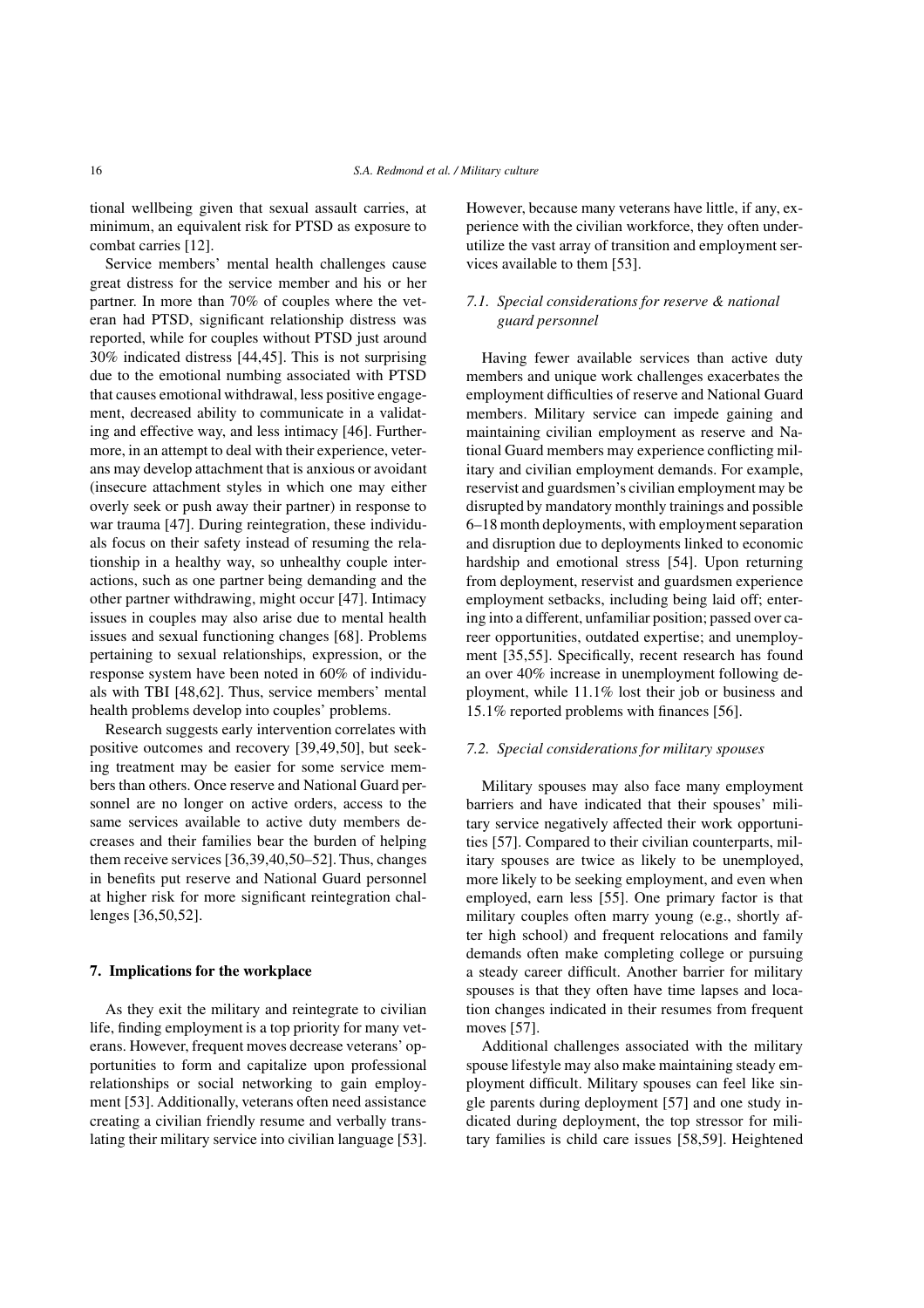distress and anxiety levels may be felt by children and spouses, who worry about their loved one's safety and families feel more distress with longer deployment periods [60]. Thus, those whose spouses are absent for longer may need the most support. For those military spouses that are employed, extra support may be needed during deployment and reintegration, as the family faces a highly ambiguous time.

# *7.3. Families: Employment, deployment, and reintegration*

Homecoming is stressful for families, as the family system works to reintegrate the service member into the family's routine [47,60]. During deployment, spouses adapt by relying on their own problem solving and outside social support, which can make emotionally supporting one another difficult for couples during reintegration [47]. Flexible and understanding work environments can help alleviate some of military spouses' stress during these adjustment periods, as spouses may struggle with personal emotional distress and child behavior problems.

Further complicating reintegration, many veterans return with physical and mental health challenges. Marital relationships temporarily or permanently change as some spouses become caregivers of their wounded service member [61]. The so-called "signature wounds" of the past wars, TBI and PTSD change relationships and have been tied to lower ability to communicate and intimacy, less positive engagement, sexual functioning issues, and higher divorce rates [46, 62,63,68]. Support for service member and veteran partners is vital for the healthy transitioning of many veterans back into the community. The lack of supportive relationships contributes to mental health challenges [63] with one study finding 75% of veteran suicides were linked to a failed relationship [61].

Military demands and mental health challenges may also raise the risk of intimate partner violence (IPV) and child maltreatment among military and veteran families. IPV in military families is positively correlated with PTSD, depression, substance abuse, enlisted status, and length of deployment [64]. Additionally, specific factors correlated with increased rates of maltreatment in military families include: young age of child [65], service member leaving for deployment [66], combat-related deployments [67], and service member returning from deployment [66]. During times of deployment and reintegration, military and veteran families would benefit from additional supportive services in the community and workplace, especially when they have young children and their service member returns with physical and/or mental health challenges [67].

# 8. Discussion

The military workplace culture possesses a number of unique features and military personnel experience circumstances that differ from many civilians. While many of the basic concepts are similar to the civilian workplace, the military workplace achieves its goal of creating a mission ready force through socialization, structure, discipline, and constant training. When returning from a deployment marked by separating or discharging from military service, military personnel have the challenge of reintegrating back into the civilian world. After always putting the group's wellbeing first, as well as working and living within the military culture, adapting to civilian culture may be difficult for military personnel. Reserve members might have additional challenges as they navigate the reserve subculture, in addition to living and working amongst the civilian culture, while simultaneously fulfilling work, training, and deployment obligations in the military culture. Employers must also remember that military wives form their own subculture and may need special assistance during their service member's deployment and reintegration, as well as with finding and maintaining employment.

This article provided basic concepts related to the military culture and workplace that those working with military populations should consider. Many companies still appear to be lacking in military cultural competency, which may negatively impact veterans and military spouses seeking employment as well as these individuals' work experiences. For example, employers lacking military cultural competency may pass over job candidates if they fail to appreciate how military skills translate to the civilian sector or interviewers that lack military cultural knowledge may ask job candidates questions about their service that are inappropriate or offensive. Furthermore, employers may misinterpret employees' behavior if they are unaware of military culture, i.e. an employee's reluctance to do anything unless given explicit instructions may be misinterpreted if employers are unaware of the military's emphasis on discipline and following orders passed down through the chain of command. Due to the complexity of military culture, the concepts discussed in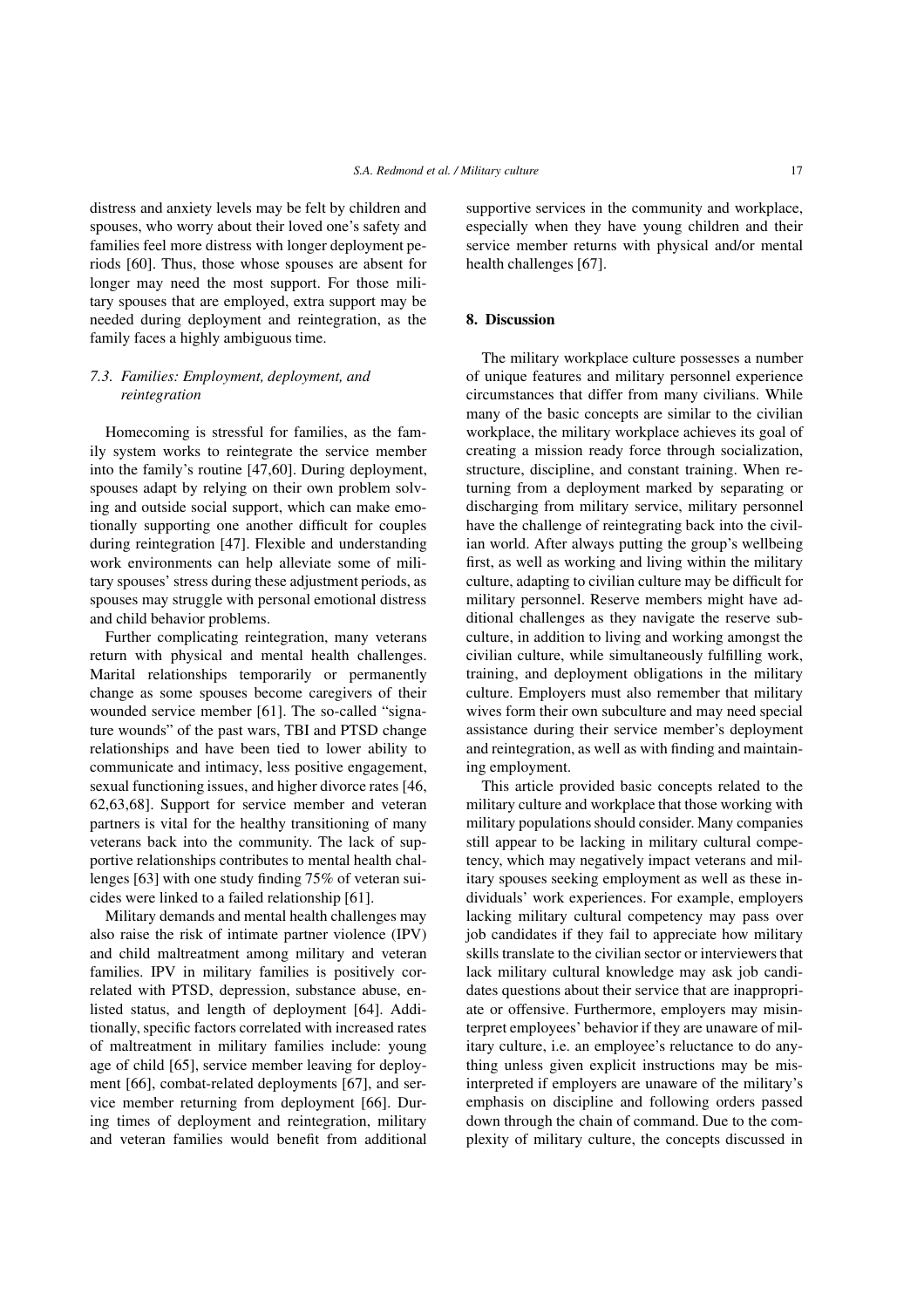this article are just the starting point for increasing military cultural competency. However, raising awareness and starting the dialog about military culture appears to be the first step in influencing those working with service members, veterans, and their families to act in a way that is culturally competent.

## 9. Conclusions

Understanding military culture can help those working with service members, veterans, and their families understand this group's unique strengths, skills, and challenges. Having a basic knowledge of military organization reveals certain ingrained values and highlights commonality and diversity between service members' experiences according to the nature of their service. This article was intended to show that military service is not just an occupation, but instills a unique skill set and set of values that in some ways differs from civilians. This article also draws awareness to the possible reintegration difficulties and challenges in the civilian job sector that service members and their spouses may face due to the military experience. As this article has outlined, those working with military service members, spouses, and veterans should acknowledge diversity and avoid sweeping generalizations. We hope this article will serve as a starting point for helping employers working with service members and veterans to increase awareness and their cultural competency.

## References

- [1] Saltzman WR, Pynoos RS, Lester P, Layne CM, Beardslee WR. Enhancing family resilience through family narrative coconstruction. Clinical Child and Family Psychology Review. 2013: 1-17.
- [2] Yamada A-M, Atuel HR, Weiss EL. Military Culture and Multicultural Diversity among Military Service Members: Implications for Mental Health Providers. Handbook of Multicultural Mental Health: Assessment and Treatment of Diverse Populations. 2013: 389.
- [3] Savitsky L, Illingworth M, DuLaney M. Civilian Social Work: Serving the Military and Veteran Populations. Social Work. 2009; 54: 327-39.
- [4] Deardorff DK. Identification and assessment of intercultural competence as a student outcome of internationalization. Journal of Studies in International Education. 2006; 10(3): 241-66.
- [5] Department of Defense. MIssion Statement 1994 [April 14, 2014]. Available from: http://govinfo.library.unt.edu/npr/ library/status/mission/mdod.htm.
- [6] Department of Defense. About the Department of Defense (DOD). Available from: http://www.defense.gov/about/.
- [7] Department of Veterans Affairs. Office of Public and Intergovernmental Affairs 2014 [April 14, 2014]. Available from: http://www.va.gov/opa/newtova.asp.
- [8] Department of Veterans Affairs. Health Benefits 2014 [April 14, 2014]. Available from: http://www.va.gov/healthbenefits/ apply/veterans.asp.
- [9] Soeters JL, Winslow DJ, Weibull A. Military culture. Handbook of the Sociology of the Military: Springer, 2006, pp. 237-54.
- [10] Straub D, Loch K, Evaristo R, Karahanna E, Srite M. Toward a theory-based measurement of culture. Human Factors in Information Systems. 2002: 61-82.
- [11] Winslow D. Army culture. DTIC Document, 2000.
- [12] Kelty R, Kleykamp M, Segal DR. The Military and the Transition to Adulthood. Future of Children. 2010; 20(1): 181-207.
- [13] Department of Defense. Demographics 2011: Profile of the Military Community. Washington, DC: Department of Defense; 2012, November.
- [14] Department of Defense. Demographics 2010: Profile of the Military Community. Washington, DC: Department of Defense, 2010.
- [15] Eighmey J. Why do youth enlist? Armed Forces & Society. 2006; 32(2): 307-28.
- [16] Department of Defense. Personnel & Procurement Reports and Data Files: Military Personnel Statistics 2012 [May 14, 2012]. Available from: http://siadapp.dmdc.osd.mil/personnel /MILITARY/miltop.htm.
- [17] Woodruff T, Kelty R, Segal DR. Propensity to Serve and Motivation to Enlist among American Combat Soldiers. Armed Forces & Society. 2006; 32(3): 353-66.
- [18] Griffith J. Institutional Motives for Serving in the U.S. Army National Guard. Armed Forces & Society. 2008; 34(2): 230- 58.
- [19] Department of Defense. Enlistment/Reenlistment Document Armed Forces Of The United States. In: Defense Do, editor. Washington, DC: Department of Defense, October 2007.
- [20] Kelman HC. A social-psychological model of political legitimacy and its relevance to black and white student protest movements. Psychiatry: Journal for the Study of Interpersonal Processes, 1970.
- [21] Olsen ME. Process of social organization, 1968.
- [22] Jones AP, James LR, Bruni JR. Perceived leadership behavior and employee confidence in the leader as moderated by job involvement. Journal of Applied Psychology. 1975; 60(1): 146.
- [23] Moore BA. Understanding and working within the Military Culture. In: Moore BA, Penk WE, editors. Treating PTSD in Military Personnel: A clinical handbook. New York, NY: The Guilford Press, 2011, pp. 9-22.
- [24] Wong L. Leave no man behind: recovering America's fallen warriors. Armed Forces & Society. 2005; 31(4): 599-622.
- [25] Riccio G, Sullivan R, Klein G, Salter M, Kinnison H. Warrior Ethos: Analysis of the concept and initial development of applications. DTIC Document, 2004.
- [26] Howard JL. The role of culture in shaping perceptions of discrimination among active duty and reserve forces in the US military. Employee Responsibilities and Rights Journal. 2006; 18(3): 171-87.
- [27] Collins JJ. The complex context of American military culture: A practitioner's view. Washington Quarterly. 1998; 21(4): 213-28.
- [28] Hillen J. Must US military culture reform? Orbis. 2000; 43(1): 43-57.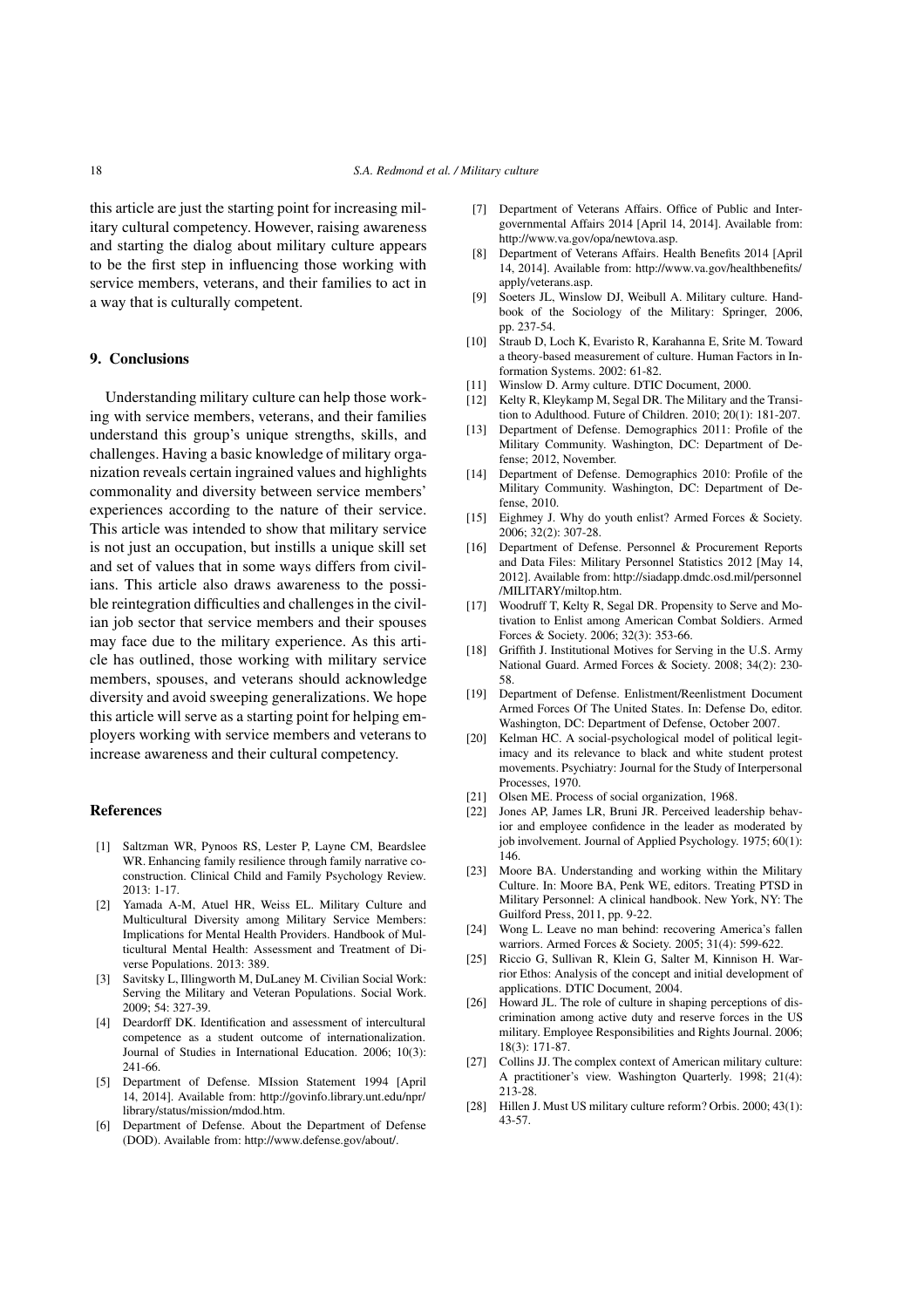- [29] Townshend C. Militarism and modern society. The Wilson Quarterly (1976-). 1993; 17(1): 71-82.
- [30] Feaver PD, Kohn RH. Conclusion: The gap and what it means for American national security. Soldiers and civilians: The civil-military gap and American national security. 2001: 459- 74.
- [31] Dandeker C, French C, Birtles C, Wessely S, editors. Deployment Experiences of British Army Wives Before, During and After Deployment: Satisfaction with Military Life and Use of Support Networks. Human Dimensions in Military Operations – Military Leaders' Strategies for Addressing Stress and Psychological Support; 2006; Neuilly-sur-Seine, France.
- [32] Harrell MC. Army officers' spouses: Have the white gloves been mothballed? Armed Forces & Society. 2001; 28(1): 55- 75.
- [33] Rosen LN, Moghadam LZ. Impact of military organization on social support patterns of Army wives. Human Organization. 1989; 48(3): 189-95.
- [34] Kurzban R, Leary MR. Evolutionary origins of stigmatization: The functions of social exclusion. Psychological bulletin. 2001; 127(2): 187.
- [35] Faber AJ, Willerton E, Clymer SR, MacDermid SM, Weiss HM. Ambiguous absence, ambiguous presence: A qualitative study of military reserve families in wartime. Journal of Family Psychology. 2008; 22(2): 222-30.
- [36] Renshaw KD. Deployment experiences and postdeployment PTSD symptoms in National Guard/Reserve service members serving in operations Enduring Freedom and Iraqi Freedom. Journal of Traumatic Stress. 2010; 23(6): 815-8.
- [37] Tanielian T, Jaycox LH, Schell TL, Marshall GN, Burnam MA, Eibner C, et al. Invisible Wounds of War: Summary and Recommendations for Addressing Psychological and Cognitive Injuries. Santa Monica, CA: RAND Corporation, 2008, pp. 64.
- [38] Wilcox SL, Finney K, Cederbaum JA. Prevalence of Mental Health Problems among Military Populations. In: Moore B, Barnett J, editors. Military Psychologists' Desk Reference. New York, NY: Oxford University Press, 2013, pp. 187-92.
- [39] Wilcox SL, Rank MG. Transitioning Through The Deployment Cycle. In: Moore B, Barnett J, editors. Military Psychologists' Desk Reference. New York, NY: Oxford University Press, 2013, pp. 306-11.
- [40] Institute of Medicine. Returning Home from Iraq and Afghanistan: Assessment of Readjustment Needs of Veterans, Service Members, and Their Families. Washington, DC: The National Academies Press, 2013.
- [41] MacDonald HZ, Proctor SP, Heeren T, Vasterling JJ. Associations of postdeployment PTSD symptoms with predeployment symptoms in Iraq-deployed Army soldiers. Psychological Trauma: Theory, Research, Practice, and Policy. 2013; 5(5): 470-6.
- [42] Wright KM, Cabrera OA, Eckford RD, Adler AB, Bliese PD. The impact of predeployment functional impairment on mental health after combat. Psychological Trauma: Theory, Research, Practice, and Policy. 2012; 4(3): 260-9.
- [43] MacDonald HZ, Proctor SP, Heeren T, Vasterling JJ. Associations of Postdeployment PTSD Symptoms With Predeployment Symptoms in Iraq-Deployed Army Soldiers. Psychological Trauma: Theory, Research, Practice, and Policy. 2012: No Pagination Specified.
- [44] Riggs DS, Byrne CA, Weathers FW, Litz BT. The quality of the intimate relationships of male Vietnam veterans: Problems associated with posttraumatic stress disorder. Journal of Traumatic Stress. 1998; 11(1): 87-101.
- [45] Hirsch KA. Sexual dysfunction in male Operation Enduring Freedom/Operation Iraqi Freedom patients with severe posttraumatic stress disorder. Military Medicine. 2009; 174(5): 520-2.
- [46] Meis LA, Erbes CR, Polusny MA, Compton JS. Intimate relationships among returning soldiers: The mediating and moderating roles of negative emotionality, PTSD symptoms, and alcohol problems. Journal of Traumatic Stress. 2010; 23: 564- 72.
- [47] Jordan K. Counselors helping service veterans re-enter their couple relationship after combat and military services: A comprehensive overview. The Family Journal. 2011; 19(3): 263-73.
- [48] Aloni R, Katz S. Sexual difficulties after traumatic brain injury and ways to deal with it: Charles C Thomas Publisher, 2003.
- [49] Knox KL, Kemp J, McKeon R, Katz IR. Implementation and Early Utilization of a Suicide Hotline for Veterans. American Journal of Public Health. 2012; 102(S1): S29-S32.
- [50] Interian A, Kline A, Callahan L, Losonczy M. Readjustment Stressors and Early Mental Health Treatment Seeking by Returning National Guard Soldiers With PTSD. Psychiatric Services. 2012; 63(9): 855-61.
- [51] Hazle M, Wilcox SL, Hassan AM. Helping Veterans And Their Families Fight On! Advances in Social Work. 2012;  $13(1) \cdot 229 - 42$ .
- [52] Schell TL, Tanielian T. A Needs Assessment of New York State Veterans: Final Report to the New York State Health Foundation. Santa Monica, CA: RAND Corporation, 2011.
- [53] Clemens EV, Milsom AS. Enlisted service members' transition into the civilian world of work: A cognitive information processing approach. The Career Development Quarterly. 2008; 56(3): 246-56.
- [54] Hoshmand LT, Hoshmand AL. Support for military families and communities. Journal of Community Psychology. 2007;35(2):171-80.
- [55] Werber L, Harrell MC, Varda DM, Hall KC, Becklett MK, Stern S. Deployment Experiences of Guard and Reserve Families: Implications for Support and Retention. Santa Monica, CA: RAND Corporation, 2008.
- [56] Kline A, Ciccone DS, Falca-Dodson M, Black CM, Losonczy M. Suicidal ideation among national guard troops deployed to iraq: The association with postdeployment readjustment problems. Journal of Nervous and Mental Disease. 2011; 199(12): 914-20.
- [57] Castaneda LW, Harrell MC, Varda DM, Hall KC, Beckett MK, Stern S. Deployment experiences of guard and reserve families. Santa Monica, CA: RAND Corporation, 2008.
- [58] Drummet AR, Coleman M, Cable S. Military Families Under Stress: Implications for Family Life Education\*. Family Relations. 2003; 52(3): 279-87.
- [59] Sahlstein E, Maguire KC, Timmerman L. Contradictions and praxis contextualized by wartime deployment: Wives' perspectives revealed through relational dialectics. Communication Monographs. 2009; 76(4): 421-42.
- [60] Lester P, Bursch B. The long war comes home: mitigating risk and promoting resiliency in military children and families. Psychiatric Times. 2011; 28(7): 26-9.
- [61] Satcher D, Tepper MS, Thrasher C, Rachel SA. Breaking the Silence: Supporting Intimate Relationships for Our Wounded Troops and Their Partners: A Call to Action. International Journal of Sexual Health. 2012; 24(1): 6-13.
- [62] Cameron RP, Mona LR, Syme ML, Cordes CC, Fraley SS, Chen SS, et al. Sexuality among wounded veterans of Op-